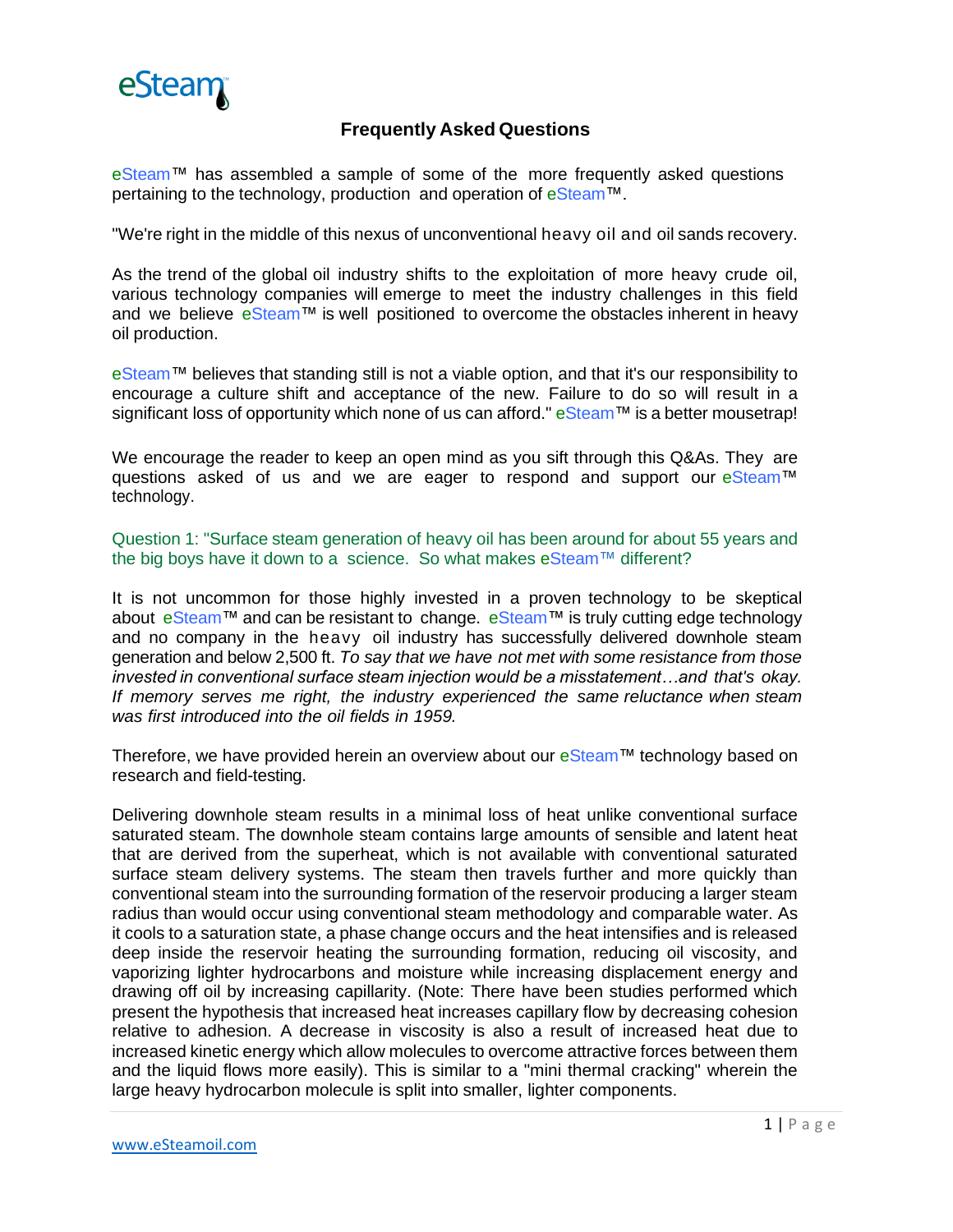

Effect on Reservoir Drive Mechanisms: The initial heat supplied during the first stage of heating with downhole steam can be expected to not only make the liquid fractions flow more easily, but will also vaporize the hydrocarbons when first mixing with the injected downhole steam and increase reservoir drive mechanisms. It can be expected that almost all of the potentially available fractions of the crude petroleum when coming into contact with the downhole steam will not only become less viscous, but will become a two-phase mixture of various hydrocarbon vapors and liquids of varying specific gravities and gaseous states. eSteam™ has the only EOR process where oil production is concurrent with steaming within the production wellbore. No extended steam soaking is required. Unlike Steam Flooding and Cyclic Steam Injection which require one week to 30 days of steam soaking, eSteam™ proprietary technology begins to see results within 72 hours.

Lateral Distribution: eSteam's™ downhole steam will travel further and faster with no condensation until it loses all degrees of heat. Conventional surface steam methods producing 500 – 600 deg. F steam, 80% quality, begin to lose heat and condense immediately in surface transmission and down hole. The eSteam™ downhole steam technology, which resembles a gas, is 100% quality steam in the wellbore and downhole; additionally, our steam does not require the significant pressure required by conventional steam methodologies to push surface steam into the reservoir. This becomes a real problem with conventional steam when the well is 2,500 or more feet deep because of the critical pressure of steam needed to reach that depth. Depending on the size of the down hole pipe, eSteam™ downhole steam is injected at pressures of 80 psig - 100 psig which will in no way affect the temperature of our steam. Therefore, based on the aforementioned steam quality and characteristics, lateral distribution between wells is achieved. Obviously, eSteam™ will lose heat as it travels and comes in contact with the surrounding formation, but continuous steaming at high temperatures will ensure the life of the steam in the reservoir from a radius and temperature standpoint. The steam will not begin to condense until it has lost all its degrees of heat, which means the heat will last longer and travel further. Based on the depth of the well more steam volume will be required.

Definitions of Sensible and Latent Heat: Sensible heat is the amount of energy released or absorbed by a chemical substance during a change of temperature. The term is used in opposition to latent heat, which is the amount of energy released or absorbed during a phase change, such as the condensation of water vapor. Latent heat is related to changes in phase between liquids, gases, and solids. Sensible heat is related to changes in temperature of a gas or object with no change in phase. Sensible heat causes change in temperature due to contact with colder or warmer air of surfaces. [http://en.wikipedia.org/wiki/Sensible\\_heat](http://en.wikipedia.org/wiki/Sensible_heat)

## Question 2: What is superheated steam and how does it react in a heavy oil reservoir?

eSteam™ can achieve superheated steam in which the operating temperature of the gas (i.e., steam) exceeds that of the saturated steam temperature at the given operating pressure of interest. The superheated steam is physically produced by the addition of heat to saturated steam (being a mixture of both the liquid and gaseous phases of water) whereby the liquid phase has been removed in its entirety. Once the liquid phase has been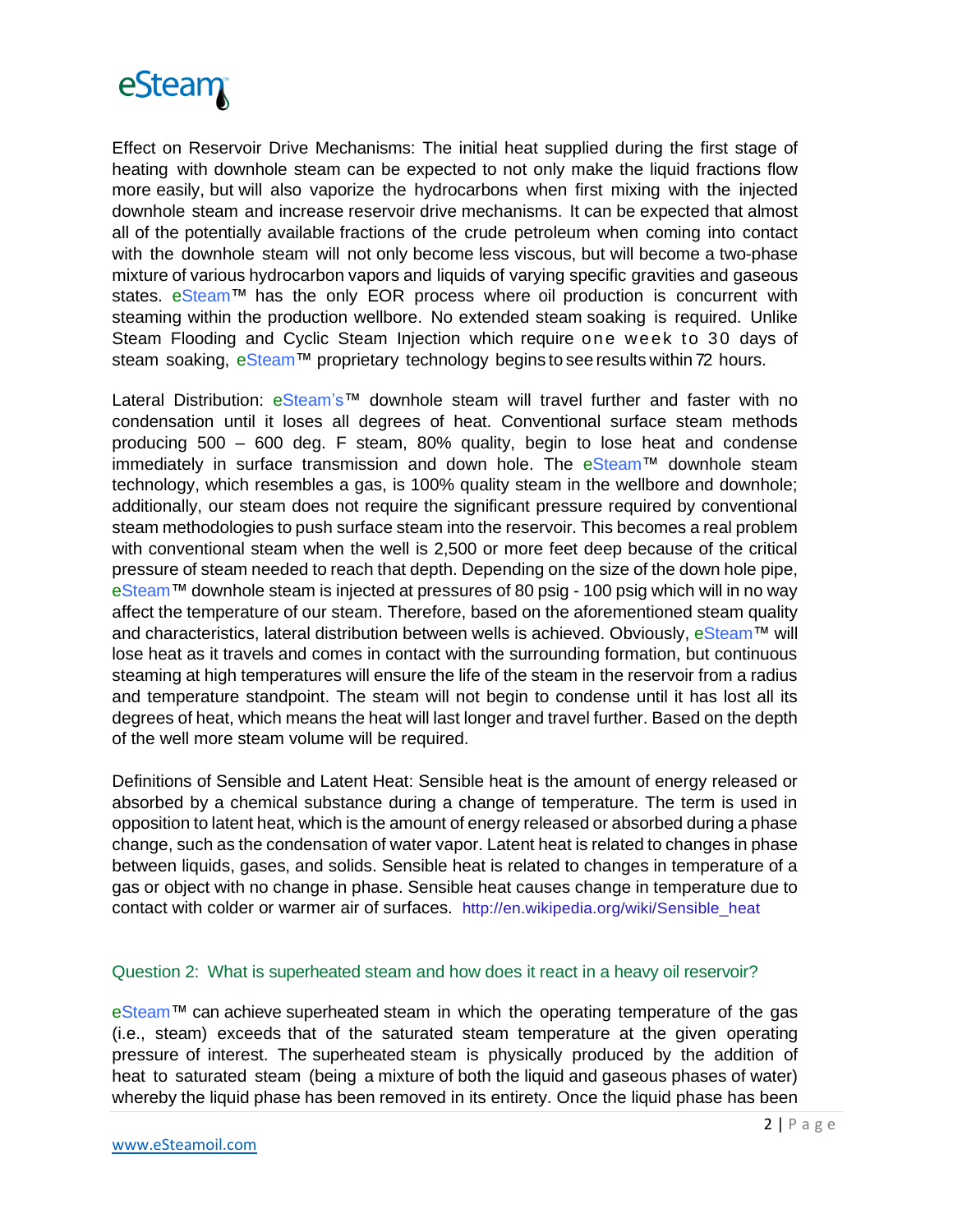# eSteam

eliminated, the addition of heat causes the temperature of the steam to increase beyond its associated saturation temperature. The resulting properties of the superheated steam then closely approximate those of a perfect gas as opposed to the mixed phase vapor associated with the saturated steam environment. In comparison with saturated steam whose temperature is bounded while the presence of liquid water exists, downhole superheated steam in the pure gaseous form can reach temperatures consistent with the degree of heating supplied by the respective source of heat. In addition, downhole superheated steam cannot condense (i.e., creating the presence of liquid water) without its temperature being reduced to the temperature of saturated steam at the pressure of interest. As long as the gas temperature is above that of saturated steam at the corresponding pressure, it is in the superheated regime and before condensation is possible, the number of degrees of superheat must vanish through some method or combination of methods of heat transfer (i.e., conduction, convection, and radiation).

So by virtue of the above definition, eSteam™ downhole steam, when compared to conventional surface steam at the same volume and pressure, will travel further into the formation at temperatures and velocities that far exceed conventional saturated steam. As it travels and comes in contact with the formation it will gradually lose its degrees of heat. Also, unlike conventional surface steam, because of the latent heat of vaporization carried by downhole steam, which is released upon reaching saturation temperature (a phase change), one could also assume that given the same volume and pressure, our downhole steam can deliver more heat deeper into the formation than conventional steam. A paper published by International Petroleum Technology Conference in March of 2013 measured the heating radius of conventional saturated steam versus that achieved by superheated steam in a heavy oil reservoir. The paper concludes that the superheated steam carries more heat than saturated steam, can take a relatively long time to cool during which time the steam is releasing very little energy, and transmits long distances which increases the heating scope or radius.

## Question 3 "How does eSteam™ compare to routine hot-oil treatment for removing paraffin?"

Regarding the eSteam™ ability to de-paraffin a well using just downhole steam and no treatment fluids. This question refers to a "hot oil treatment". This is an accepted method in the industry to de-paraffin a well utilizing the circulation of heated fluid, typically oil, to dissolve or dislodge paraffin deposits from the production tubing. Such deposits tend to occur where a large variation in temperature exists across the producing system. A truck or skid-mounted unit is used to heat oil or treatment fluid. Hot oilers are routinely used in the removal of wax deposits from the upper wellbore section of wells in cold climates like Wyoming where low wellhead temperatures increase the susceptibility of heavy crude oil to wax precipitation. No treatment fluids are needed using eSteam™ it is evident that the ecological impact of eSteam™ can avoid using chemicals during this process.

Question 4 : "One more question about only partially saturating the formation and getting limited production. Are we saying in the gaseous state we get more penetration into more of the formation then current surface steam technology?

This is a good question, again, concerning lateral distribution of the steam within the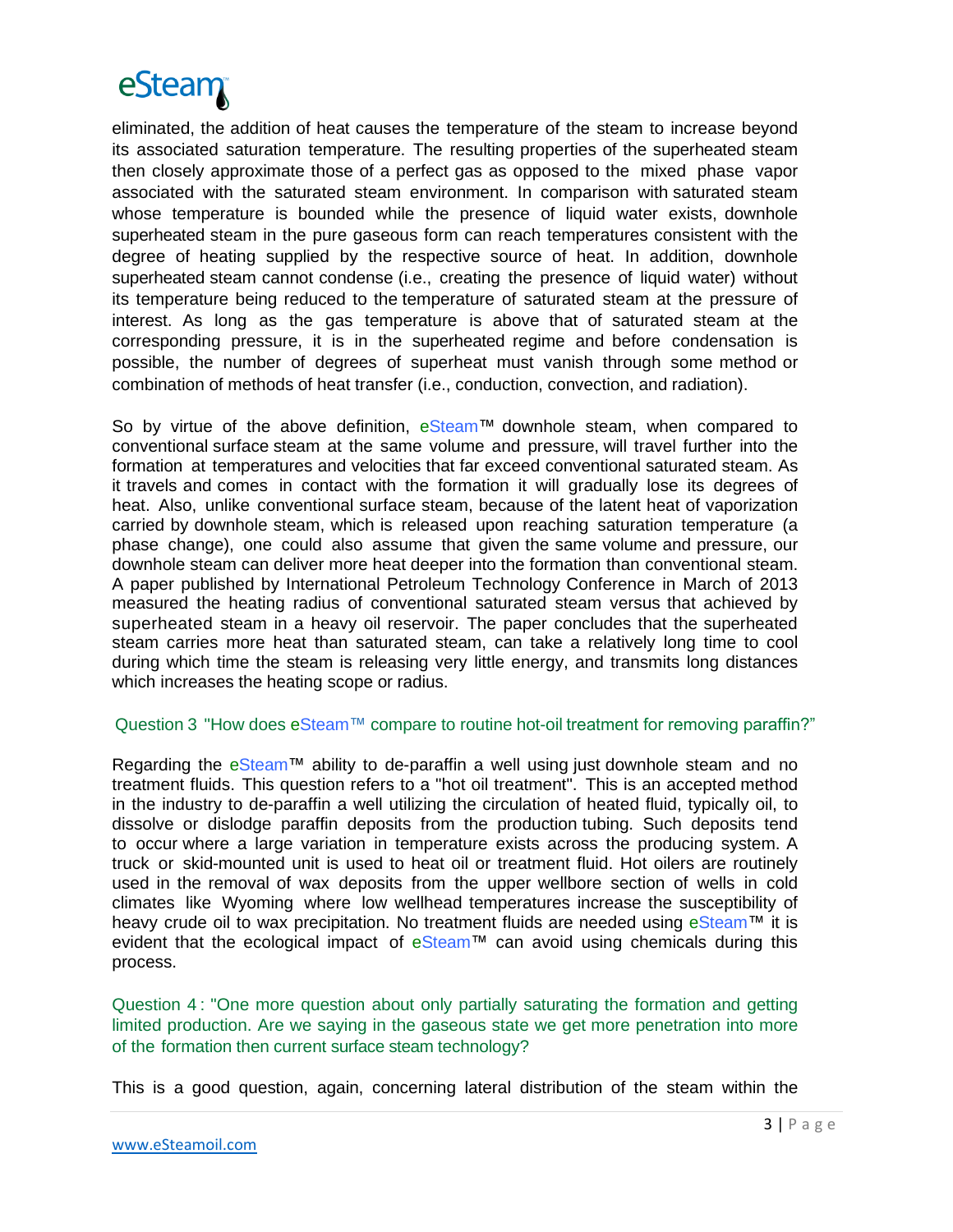

reservoir. At the risk of being redundant, first, let's look at the properties of superheated steam: "Superheated steam is steam temperature of which exceeds that of saturated steam at the same pressure. It is produced by the addition of heat to saturated steam, which has been removed from contact with the water from which it was generated. The properties of downhole steam approximate those of a perfect gas rather than of a vapor. Saturated steam cannot be downhole when it is in contact with water...neither can superheated steam condense without first being reduced to the temperature of saturated steam. Just so long as its temperature is above that of saturated steam at a corresponding pressure downhole, and before condensation can take place"

So by virtue of the above definition, the eSteam™ downhole superheated steam, when compared to conventional surface saturated steam at the same volume and pressure, will travel further into the formation at temperatures and velocities that far exceed conventional saturated steam.

And this is why the  $eStean^M$  technology is very different. It is our belief that because of the significant heat being introduced into the reservoir, steam volume is not an issue except as a delivery system to transfer the heat throughout the reservoir.

As you can see, volume and pressure are absolutely necessary for conventional steam methodology but may in fact is not as crucial for eSteam™, although it is anticipated that more volume will be needed for deeper wells and will have to be assessed reservoir to reservoir.

## Question 5: "Can the eSteam™ technology remedy steam override or at least lessen it somewhat?"

We think that is a distinct possibility and here's why. First, let's look at the definition of steam override: When an oil reservoir is subjected to steam injection, steam tends to move up in the formation, and condensate and oil tends to move down due to the density difference between the fluids. Gradually, a steam override condition develops, in which the injected steam sweeps the upper portion of the oil zone, but leaves the lower portion untouched. Injected steam will tend to follow the path of least resistance from an injection well to a production well. Thus, areas of high permeability will receive more and more of the injected steam, which further raises the permeability of such areas. This phenomenon exists to an even larger degree with low injection rates and thick heavy oil formations. The steam override problem worsens at greater radial distances from the injection well because steam flux decreases with an increase in steam zone radius. (Oil Field Chemicals; Johannes Fink; August 2003)

No matter the actual depth of the well within reasonable parameters, when the steam (or any other pipe for that matter) is lowered through the casing, at the bottom terminal end in proximity to the reservoir surface, the major pressure that a downward flowing fluid must overcome is the frictional pipe losses that are proportionate to the square of the mass flow rate and inversely proportional to the inside pipe radius to the 5th power. Even if the down hole steam pipe is placed right at the top of the reservoir fluid surface, there are no other obstacles that the steam must overcome. The surface of the reservoir is what in mechanics is called a "free surface" and provides no magic backpressure to the flow of the downward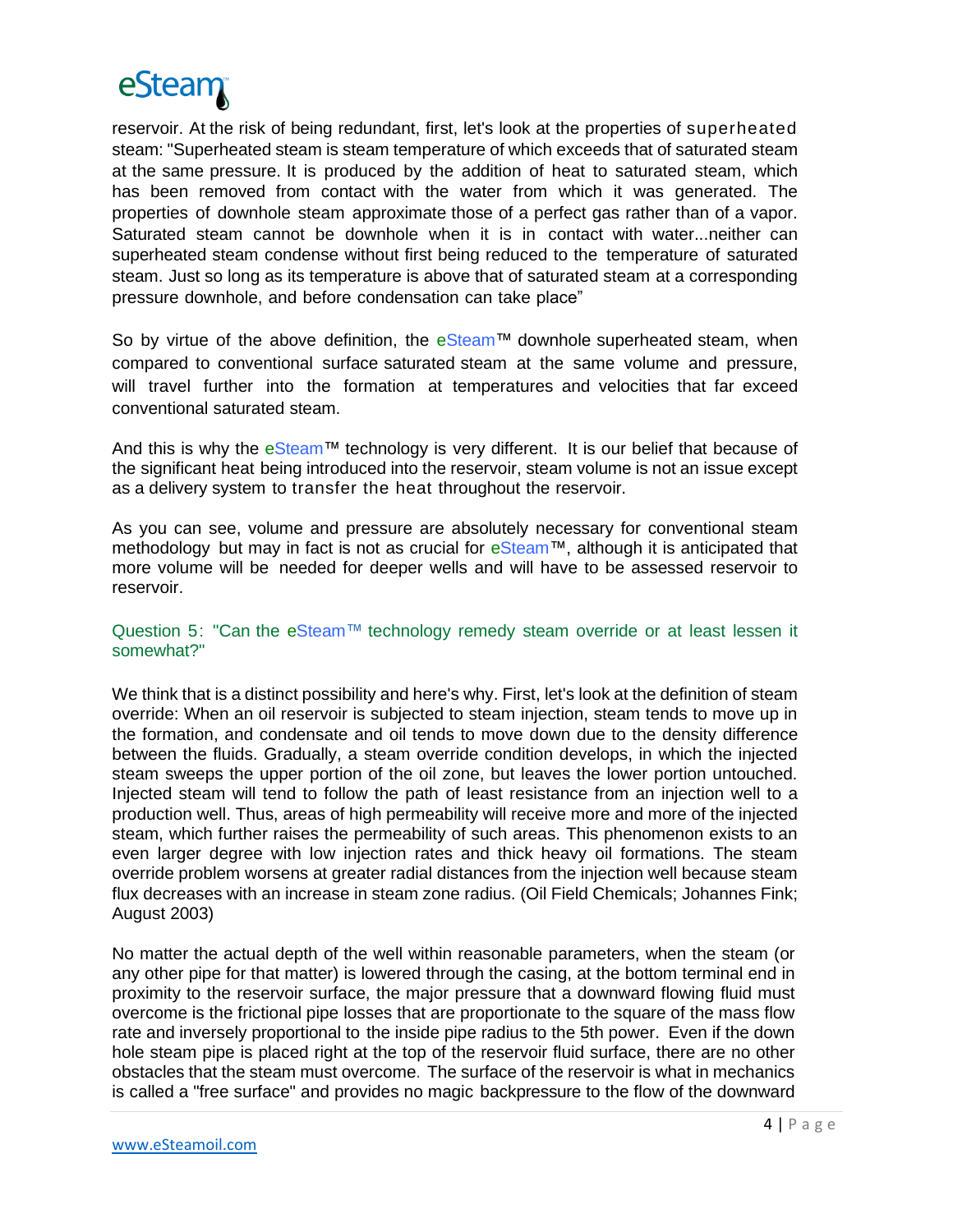

directed fluid. The flow of the steam has effectively nothing to do with the bottom hole pressure, although the design of the casing pipe and cement must withstand many of the same lateral pressures. Nevertheless, the soil, rock, water, clay, etc. that the casing pipe is holding back must withstand an external pressure equal to a large fraction of an equivalent column of water equal to the depth of the well.

Now, what eSteam™ delivers is a high-quality steam in at the bottom of the wellbore at the reservoir face and this is great because the steam is a highly compressible fluid, unlike that column of water. The fluid must also have enough pressure at the top of the well head to allow the steam to be pushed (with a little help from gravity) to the bottom of the well and as long as water in the liquid state is injected into our extremely hot super heater tubing and the high-quality continues to be produced, and eventually the pressure of the steam at the top of the wellhead will reach a value that is in excess of whatever frictional losses are inherent with the chosen down hole inside pipe diameter and mass flow rate.

Furthermore, because we inject water at high pressures the steam will never back up into the water delivery system. These facts are consistent with the well known ideal gas law whereby the down hole steam pipe only resembles a closed system until the number of steam molecules increase the volume of gas contained within a "fixed" or "known" pipe volume, thereby increasing the steam pressure within the down hole steam piping.

eSteam™ is a "novel and disruptive" system that depends on rapid heating of liquid water flashing the very finely dispersed water droplets to steam that provides a steam delivery pressure that is primarily dependent on the backpressure exerted by the inside surface of the down hole steam piping almost to the point of being self regulating.

eSteam™ PRODUCTION

Question 1: "What does the production of an eSteam™ system consist of?"

The system is comprised of (6) primary off-the-shelf sub-systems.

## Question 2: "How is eSteam™ fabricated and by whom?"

eSteam™ specifies and oversees the production assembly of the (6) subsystems. Quality assurance standards are applied to insure adherence to safety, regulatory requirements, and accreditations such as UL, ASME, NFPA, etc. Highly qualified supply chain partners produce the subsystems. Their experience, workmanship, accreditation, and capability, make them uniquely qualified to produce our subsystems. Their ISO quality standards and production discipline, insures performance and reliability of the subsystems. The respective supply partners do performance testing of the subsystems. Quality Assurance documentation travels with each subsystem. This insures the statistical probability of performance reliability at final assembly, and reduces final test time. Once assembled, the eSteam™ heater undergoes final testing before shipment to the end-user.

## Question 3: How quickly can an eSteam™ system be produced?

Manufacturing time will be approximately 14 weeks and ½ week for testing and shipping.